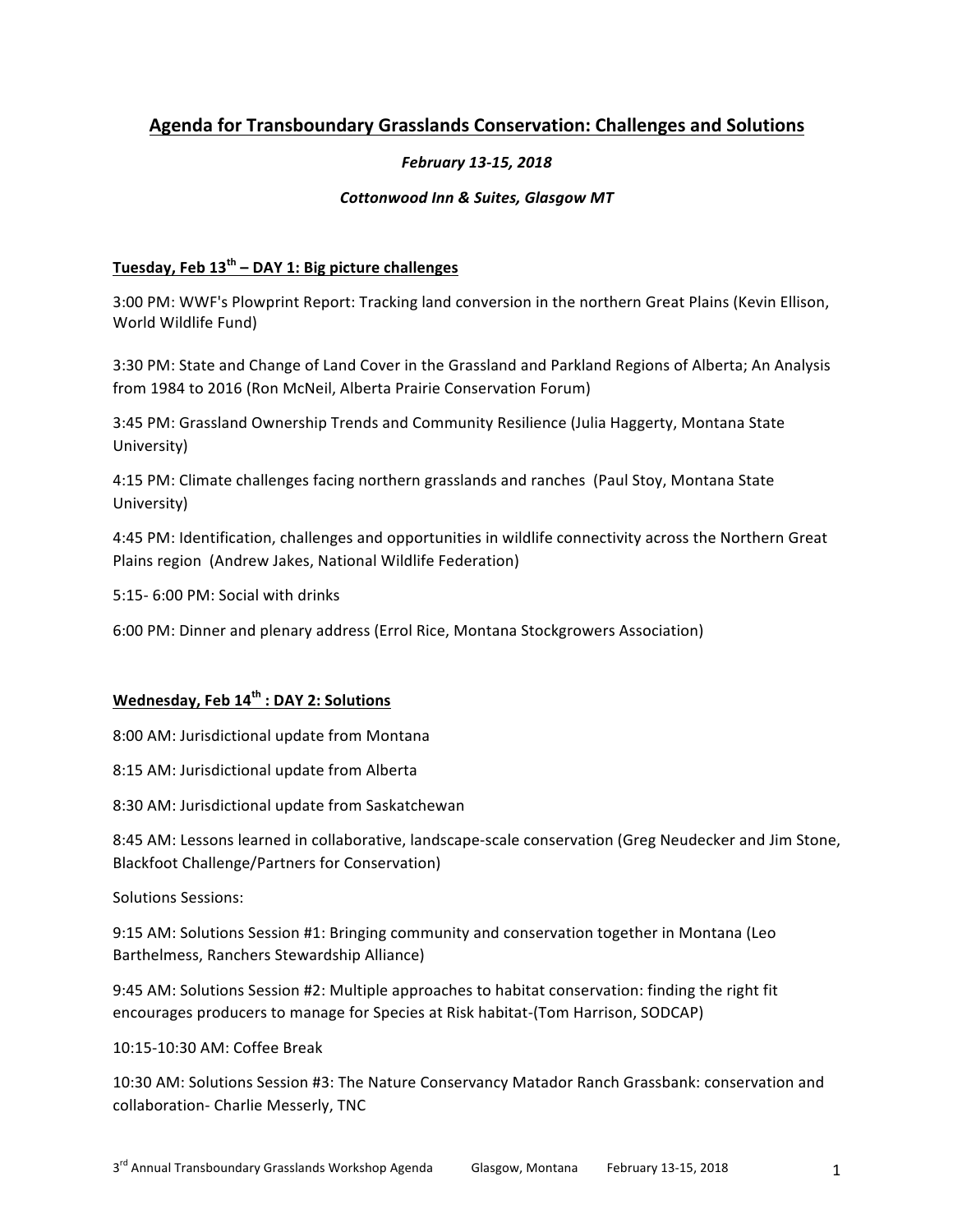11:00 AM: Cows and Fish: Lessons Learned From Supporting 25 years of Proactive Riparian Stewardship-(Norine Ambrose, Cows and Fish)

11:30-12:30 PM: Lunch Buffet (featuring prairie photography slide show by John Carlson)

12:30-1:45 PM: New and Emerging Solutions Panel: Farm Link/Grass Link, FWP Working Grasslands Initiative, USFWS-TNC Candidate Conservation Agreements with Assurances (Catherine Wightman, Montana Fish, Wildlife and Parks; Annie Carlson, FarmLink and Kelsey Molloy, The Nature Conservancy)

1:45-2:00 PM: Coffee Break

2:00-5:00 PM TGP Work Plan Development

This session is open to all interested participants who support advancing TGP efforts. Jennifer Boyer will facilitate an interactive session with the following goals. Our discussion will 1) Affirm the role of the partnership and identify the strengths of the TGP 2) identify ways in which we can advance transboundary efforts beyond the communication that takes place during our workshops 3) create an achievable work plan with specific activities and clear direction for the next 12-18 months.

5:00-6:00 PM: Social with drinks

Dinner on your own

# **Thursday, Feb 15th – DAY 3: focused sessions**

8:00 AM -12:00 PM Concurrent Breakout Session

- 1. Milk River Watershed working group: coordination between Milk River Watershed Alliance (MT) and Milk River Watershed Council Canada, including discussion of joint project on the St. Mary's diversion, rehabilitation, watershed promotional and educational videos/tools, and Transboundary Watershed health reporting opportunities (coordinator: Tim Romanow).
- 2. Science coordination: examples of successful past transboundary grasslands science collaborations, discussion of future needs for collaborative wildlife, ecological, or social research (coordinator: Kevin Ellison).
- 3. Sustainable beef programs: updates, discussion and coordination from various sustainable/ecological beef programs in the region. Will include Canadian Roundtable for Sustainable Beef (US and Canada), Audubon's Bird Friendly Beef, and others (coordinator: Nancy Labbe).

Conclusion of workshop, lunch on your own.